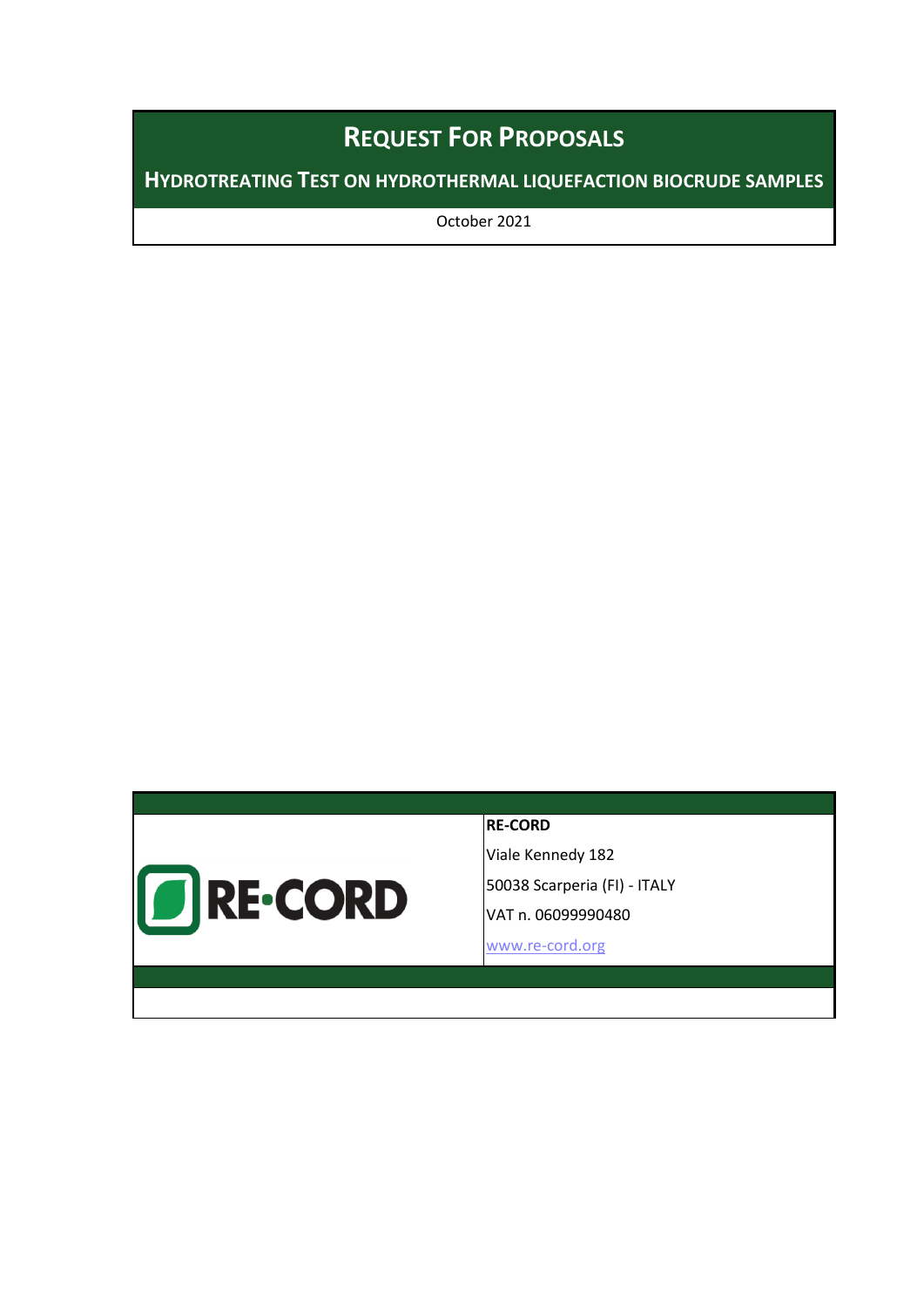

### **SUMMARY**

| $\mathbf{1}$   |                                                                                    |  |
|----------------|------------------------------------------------------------------------------------|--|
| 2 <sup>7</sup> |                                                                                    |  |
| $\mathbf{3}$   |                                                                                    |  |
| $\overline{4}$ |                                                                                    |  |
| $5 -$          |                                                                                    |  |
| 6              |                                                                                    |  |
|                |                                                                                    |  |
| 8              |                                                                                    |  |
| 9              |                                                                                    |  |
| 10             |                                                                                    |  |
| 11             | Insurance/Responsibility for Injury to CONTRACTOR's staff and/or Third Parties.  9 |  |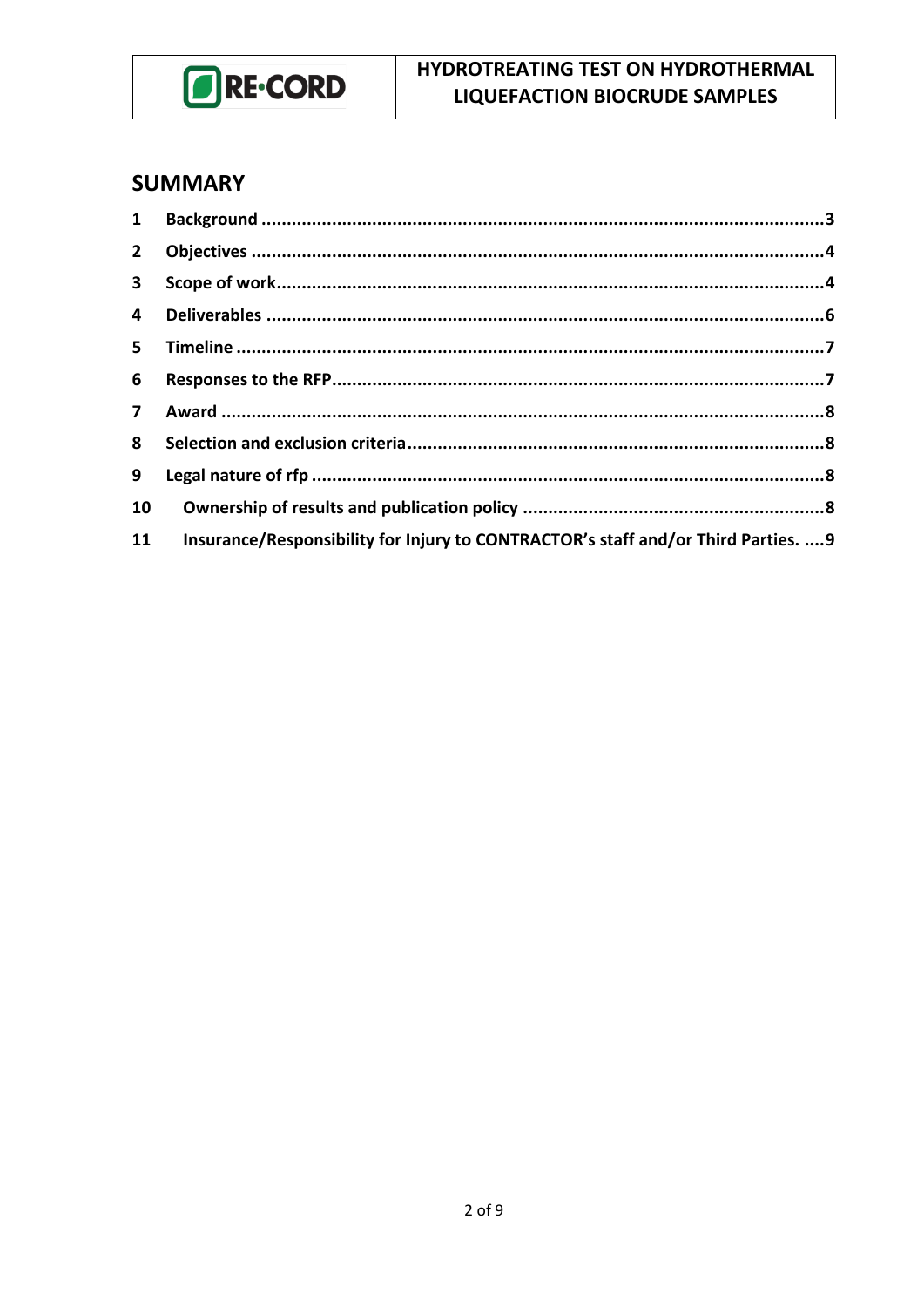

#### <span id="page-2-0"></span>1 **BACKGROUND**

RE-CORD is partner of the H2020 HEAT-TO-FUEL project [\(www.heat-to-fuel.eu\)](http://www.heat-to-fuel.eu/). The project started in 2017 and focuses on combining different technologies for producing biofuel for the transport sector. [Figure 1](#page-2-1) depicts the block diagram of the whole HTF process: residual biomass is thermochemically converted via a dry and a wet route. The dry route consists in gasification and Fischer-Tropsch, while the wet one involves hydrothermal liquefaction (HTL) and aqueous phase reforming (APR) of the HTL aqueous phase. The purpose of APR is to produce  $H_2$  from the water-soluble organics trapped in the HTL aqueous stream for biocrude upgrading. Leveraging the synergies between technologies, total process efficiency is optimized.

During the project, RE-CORD has carried out a thorough experimental campaign for the hydrothermal conversion of lignin-rich material from a demo cellulosic ethanol plant, producing a biofuel precursor (biocrude) for upgrading and aqueous phase for aqueous phase reforming.



<span id="page-2-1"></span>*Figure 1: Heat-to-Fuel process and detail of the HTL+APR section.*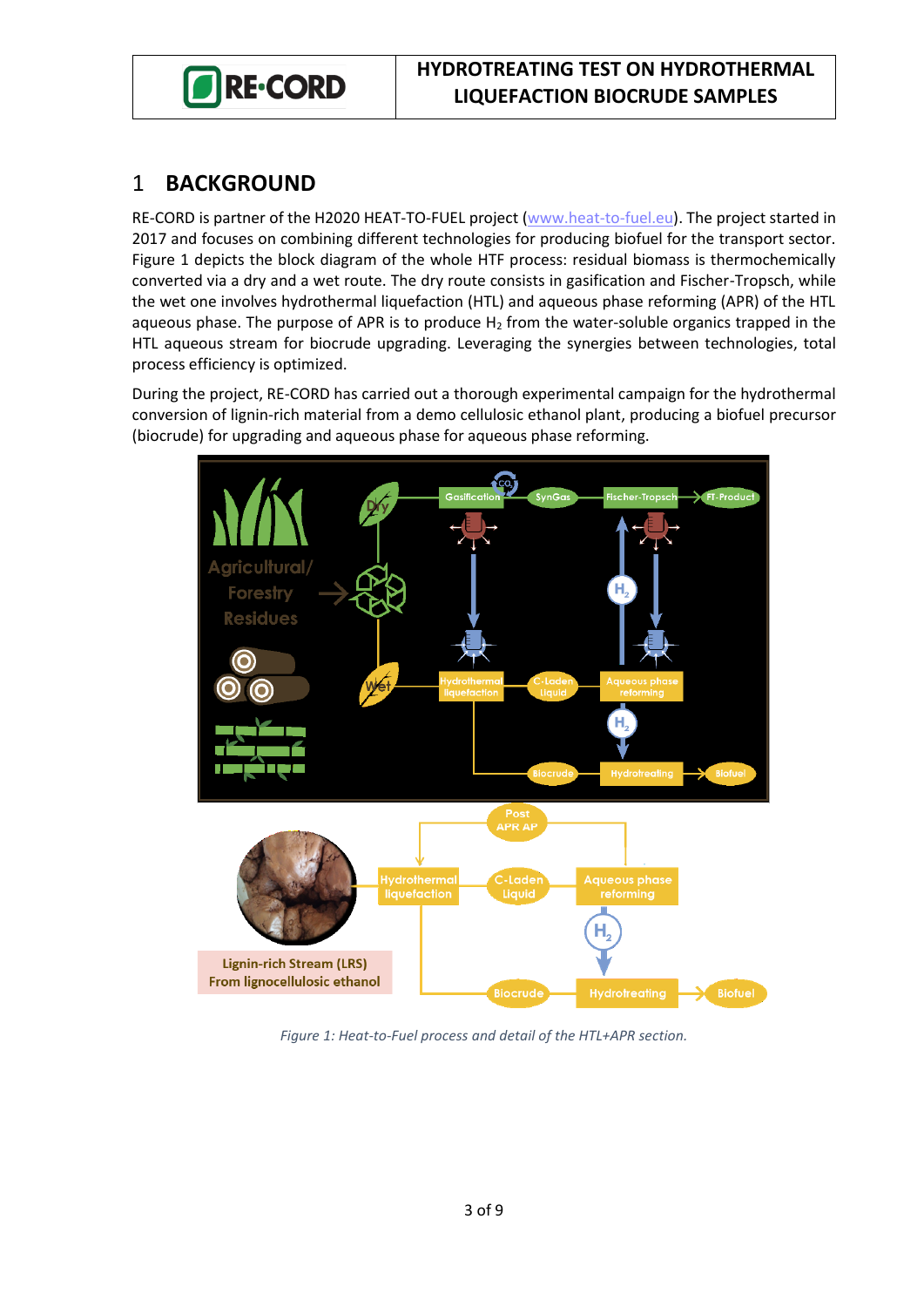

### <span id="page-3-0"></span>2 **OBJECTIVES**

Within the HTF project, RE-CORD is tasked with the hydrothermal conversion of lignin-rich residues from cellulosic ethanol (ultimate feedstock: poplar) into a fungible biofuel precursor for the production of a slate of transportation fuels.

To determine the biofuel production potential, RE-CORD is seeking a third-party CONTRACTOR (either individual research institutions, SME or associations thereof) to perform the upgrading on its biofuel precursor (the SERVICES) by means of a high-pressure, high temperature catalytic process in the presence of hydrogen (hydrotreatment), in order to maximize the production of biofuel's components for the transportation sector.

# <span id="page-3-1"></span>3 **SCOPE OF WORK**

The SERVICES will involve all activities related to the selection of a reference catalytic formulation for the hydrotreating of biocrude from lignin-rich co-product, identification of two additional catalyst formulations, batch hydrotreating tests with the three catalysts and scale up of the test with the better performing one in a continuous pilot unit.

A list of detailed specific SERVICES, including additional information and requested due date for presentation of deliverables is given i[n Table 1.](#page-3-2)

<span id="page-3-2"></span>

|                    |                             |                                                                                                                                                                                                                                                                                                                                                                                                                                                                                                                                                                                               | <b>Due date</b>      |
|--------------------|-----------------------------|-----------------------------------------------------------------------------------------------------------------------------------------------------------------------------------------------------------------------------------------------------------------------------------------------------------------------------------------------------------------------------------------------------------------------------------------------------------------------------------------------------------------------------------------------------------------------------------------------|----------------------|
| <b>Item</b><br>No. | <b>Services Required</b>    | <b>Additional Description</b>                                                                                                                                                                                                                                                                                                                                                                                                                                                                                                                                                                 | (from<br>start)      |
| 1.                 | Catalysts<br>identification | The CONTRACTOR is required to identify and<br>facilitate the acquisition by RE-CORD of a minimum<br>of 3 catalyst formulations for hydrotreatment of<br>HTL biocrude (1 reference catalyst + 2 additional<br>formulations). Catalysts should be selected with the<br>aim of maximizing the yield of products in the range<br>of transportation fuels. The amount of catalysts<br>shall suffice for the conduction of batch<br>hydrotreating trials (item n.2), and also for the test<br>covered by item 3 for the selected catalyst<br>(continuous trial for the better performing catalyst). | End<br>οf<br>month 2 |
|                    |                             | The CONTRACTOR shall advise on which catalyst will<br>$\bullet$<br>be used to benchmark the catalysts formulations<br>covered by item 1.                                                                                                                                                                                                                                                                                                                                                                                                                                                      |                      |
|                    |                             | Characterization of catalyst before and after tests<br>shall include at least the following: XRF/XRD, SEM-<br>EDX, ICP-OES, BET, TPR, unless prohibited by the<br>catalyst(s) manufacturer(s) by their adhesion<br>contracts with the CONTRACTOR or RE-CORD.                                                                                                                                                                                                                                                                                                                                  |                      |

*Table 1. Specific SERVICES, additional descriptions and due dates.*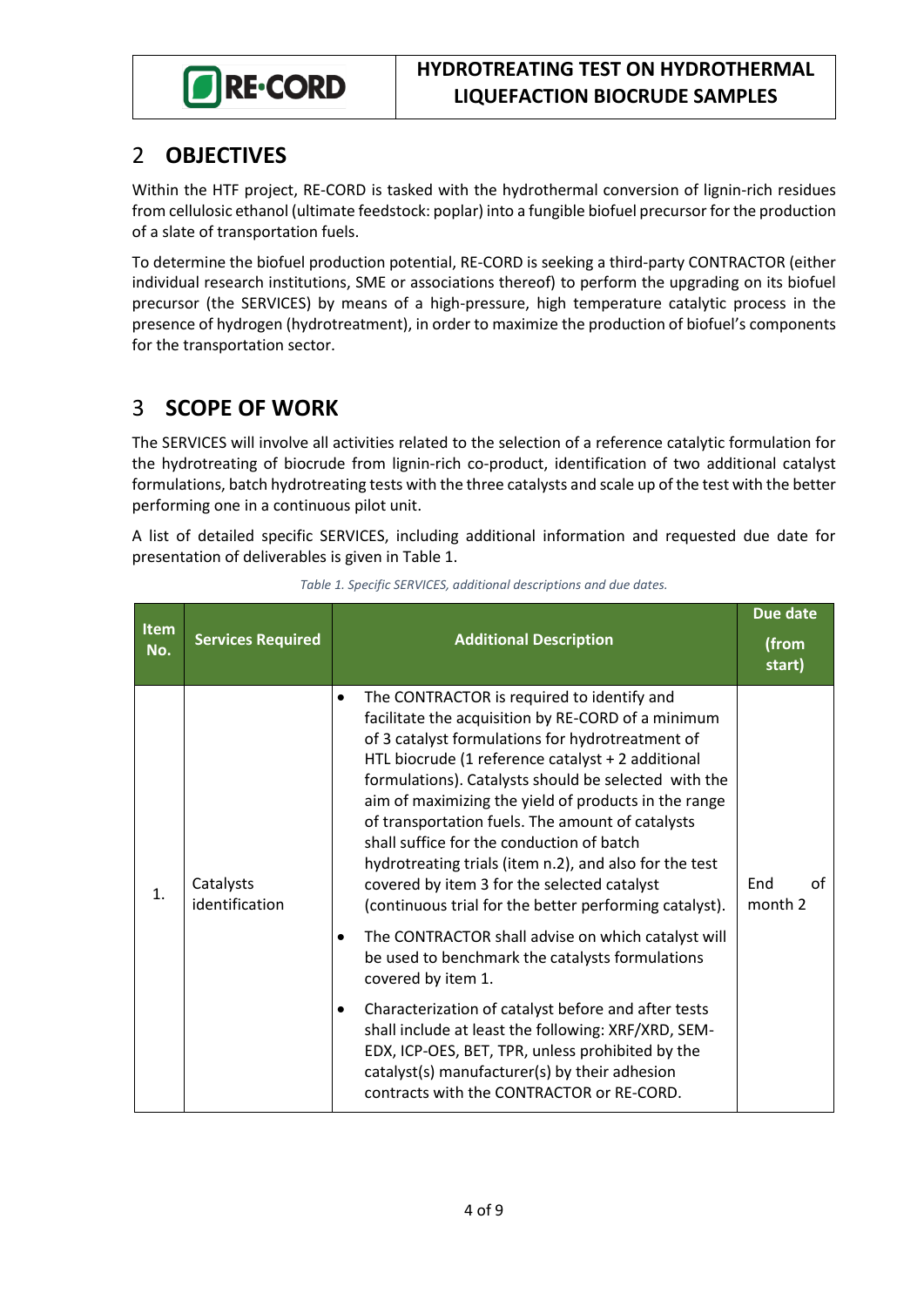

#### **HYDROTREATING TEST ON HYDROTHERMAL LIQUEFACTION BIOCRUDE SAMPLES**

| Item |                                                                                                                                                                                                                                                                                                                                                                                                                                                   |                                                                                                                                                                                                                                                                                                                                               | Due date             |
|------|---------------------------------------------------------------------------------------------------------------------------------------------------------------------------------------------------------------------------------------------------------------------------------------------------------------------------------------------------------------------------------------------------------------------------------------------------|-----------------------------------------------------------------------------------------------------------------------------------------------------------------------------------------------------------------------------------------------------------------------------------------------------------------------------------------------|----------------------|
| No.  | <b>Services Required</b>                                                                                                                                                                                                                                                                                                                                                                                                                          | <b>Additional Description</b>                                                                                                                                                                                                                                                                                                                 | (from<br>start)      |
|      | $\bullet$<br>operating conditions;<br>Testing of a reference HT catalyst (e.g. sulfided<br>٠<br>NiMo or CoMo) as benchmark and additional<br>catalysts shall be performed.<br>Conversion products shall be characterized to<br>٠<br>liquid products shall be prioritized.<br>$\bullet$<br>O/C) 4. HHV of the main product.<br><b>Batch</b><br>hydrotreating test<br>$\bullet$<br>In addition to the point above, and whenever<br>out on products. | Aim of batch testing is the identification of optimal                                                                                                                                                                                                                                                                                         | οf<br>End<br>month 4 |
|      |                                                                                                                                                                                                                                                                                                                                                                                                                                                   |                                                                                                                                                                                                                                                                                                                                               |                      |
|      |                                                                                                                                                                                                                                                                                                                                                                                                                                                   | assess performance and yield; given the reduced<br>amounts generally available in batch testing and the<br>complex recovery procedures, analyses providing<br>insight on C balance and boiling point distribution of                                                                                                                          |                      |
| 2.   |                                                                                                                                                                                                                                                                                                                                                                                                                                                   | Characterization of products shall include at least<br>the following: 1. yield of liquid organic phase 2.<br>hydrogen consumption (in terms of H <sub>2</sub> /feed or H/C)<br>3. deoxygenation of the organic phase (in terms of                                                                                                             |                      |
|      |                                                                                                                                                                                                                                                                                                                                                                                                                                                   | technically possible, also CHNOS (on solid, liquid),<br>SIM-DIST (on liquid), gas analysis shall be carried                                                                                                                                                                                                                                   |                      |
|      |                                                                                                                                                                                                                                                                                                                                                                                                                                                   | Catalyst characterization for heteroatom detection<br>(XRD, SEM-EDX, ICP-OES) and surface<br>measurements (BET and TPR) will be carried out to<br>provide assessment on catalyst stability, leaching<br>and poisoning, unless prohibited by the catalyst(s)<br>manufacturer(s) by their adhesion contracts with<br>the CONTRACTOR or RE-CORD. |                      |
|      |                                                                                                                                                                                                                                                                                                                                                                                                                                                   | Minimum of 3 HT experiments in duplicate in batch<br>reactor, for a minimum amount of 2 g of biocrude<br>processed in each replicate.                                                                                                                                                                                                         |                      |
|      |                                                                                                                                                                                                                                                                                                                                                                                                                                                   | Any deviation from the above lists shall be agreed<br>٠<br>with and authorized beforehand by RE-CORD.                                                                                                                                                                                                                                         |                      |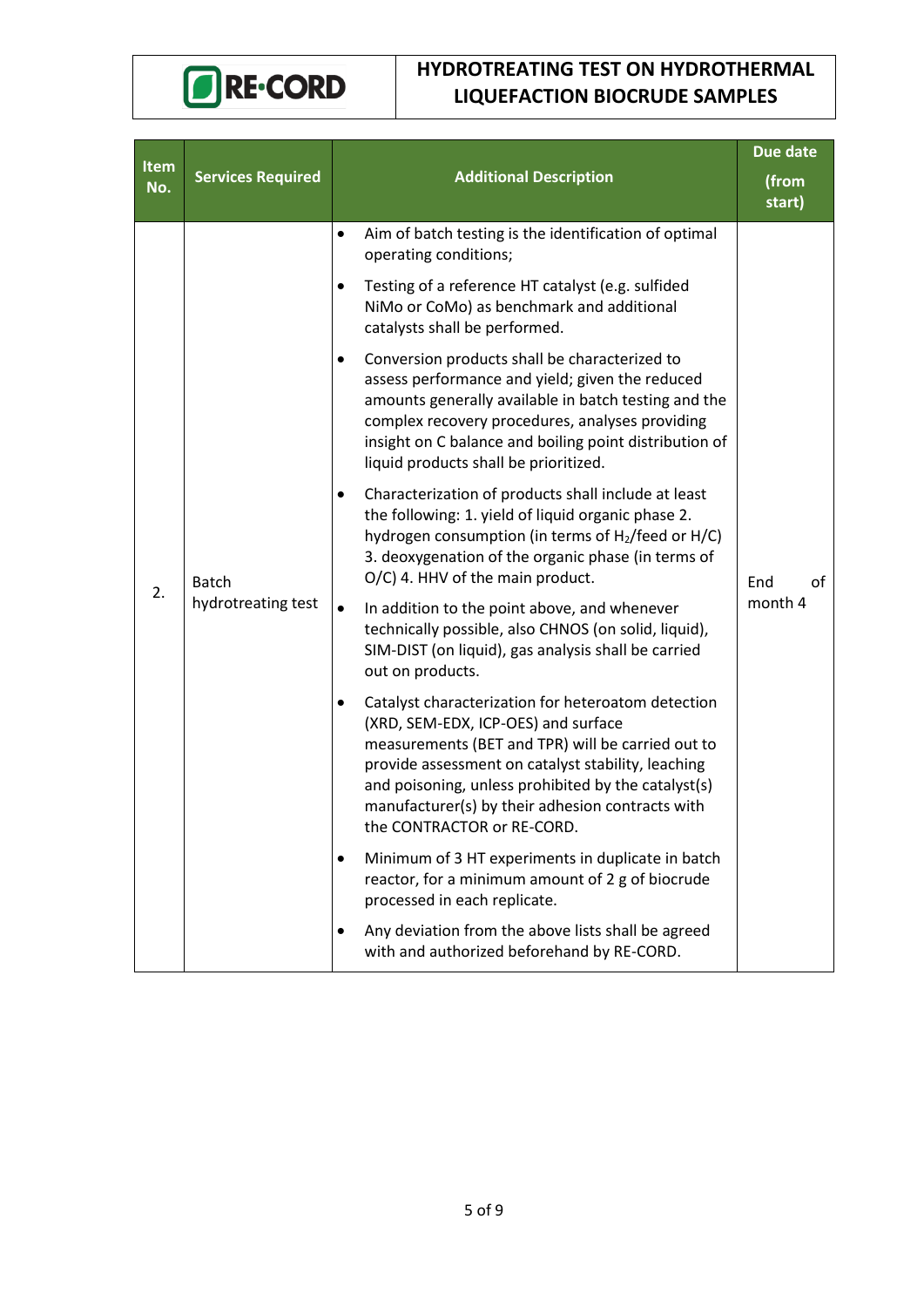

#### **HYDROTREATING TEST ON HYDROTHERMAL LIQUEFACTION BIOCRUDE SAMPLES**

| <b>Item</b><br>No. | <b>Services Required</b>         | <b>Additional Description</b>                                                                                                                                                                                                                                                                                                                    | <b>Due date</b><br>(from<br>start) |
|--------------------|----------------------------------|--------------------------------------------------------------------------------------------------------------------------------------------------------------------------------------------------------------------------------------------------------------------------------------------------------------------------------------------------|------------------------------------|
|                    |                                  | Following the batch experiments, validation of the<br>$\bullet$<br>process will be done by testing in a continuous HT<br>set-up.                                                                                                                                                                                                                 |                                    |
|                    |                                  | Conversion products will be characterized to assess<br>HT performance, process yield and properties of<br>liquid product.                                                                                                                                                                                                                        |                                    |
| 3.                 | Continuous<br>hydrotreating test | Catalyst characterization for heteroatom detection<br>(XRD, SEM-EDX, ICP-OES) and surface<br>measurements (BET and TPR) will be carried out,<br>which are used to estimate catalyst stability,<br>leaching and poisoning, unless prohibited by the<br>catalyst(s) manufacturer(s) by their adhesion<br>contracts with the CONTRACTOR or RE-CORD. | οf<br>end<br>month 5               |
|                    |                                  | Minimum of 1 HT experiment in duplicate in<br>٠<br>continuous reactor for a minimum amount of 40 g<br>of biocrude processed in each replicate.                                                                                                                                                                                                   |                                    |
|                    |                                  | Any deviation from the above lists shall be agreed<br>with and authorized beforehand by RE-CORD.                                                                                                                                                                                                                                                 |                                    |

The CONTRACTOR shall be required to provide all the internal and external human resources to fulfil the services required, at its own cost.

The CONTACTOR may use external services for laboratory analysis or any other service need to the execution of the services required. In such a case, confidentiality on information and results shall therefore be extended at the contracted external parties under CONTRACTOR's responsibility. Prior approval of external parties shall be granted by RE-CORD in writing.

The CONTRACTOR shall be required to provide its own tools and equipment for the satisfactory performance of the SERVICES indicated above.

For the experimental activity covered by item n. 2 and n. 3 of [Table 1,](#page-3-2) the CONTRACTOR is required to elaborate an experimental plan that shall be discussed with and approved by RE-CORD before execution.

RE-CORD will supply the biofuel precursor samples in sufficient amount for all the stages of the work (up to 700 g of biocrude), and will cover the costs for catalysts for the upgrading work up to 8000.00 € (eight thousands/00) excl. VAT. The CONTRACTOR shall facilitate the acquisition of the three catalysts for the experimental work that will be paid for by RE-CORD and support with its know-how and expertise the selection of the catalysts as part of item 1 of the scope of work.

#### <span id="page-5-0"></span>4 **DELIVERABLES**

The main deliverables of the project are:

• Report on the selection of catalysts formulations, to be delivered by the end of the 2<sup>nd</sup> month;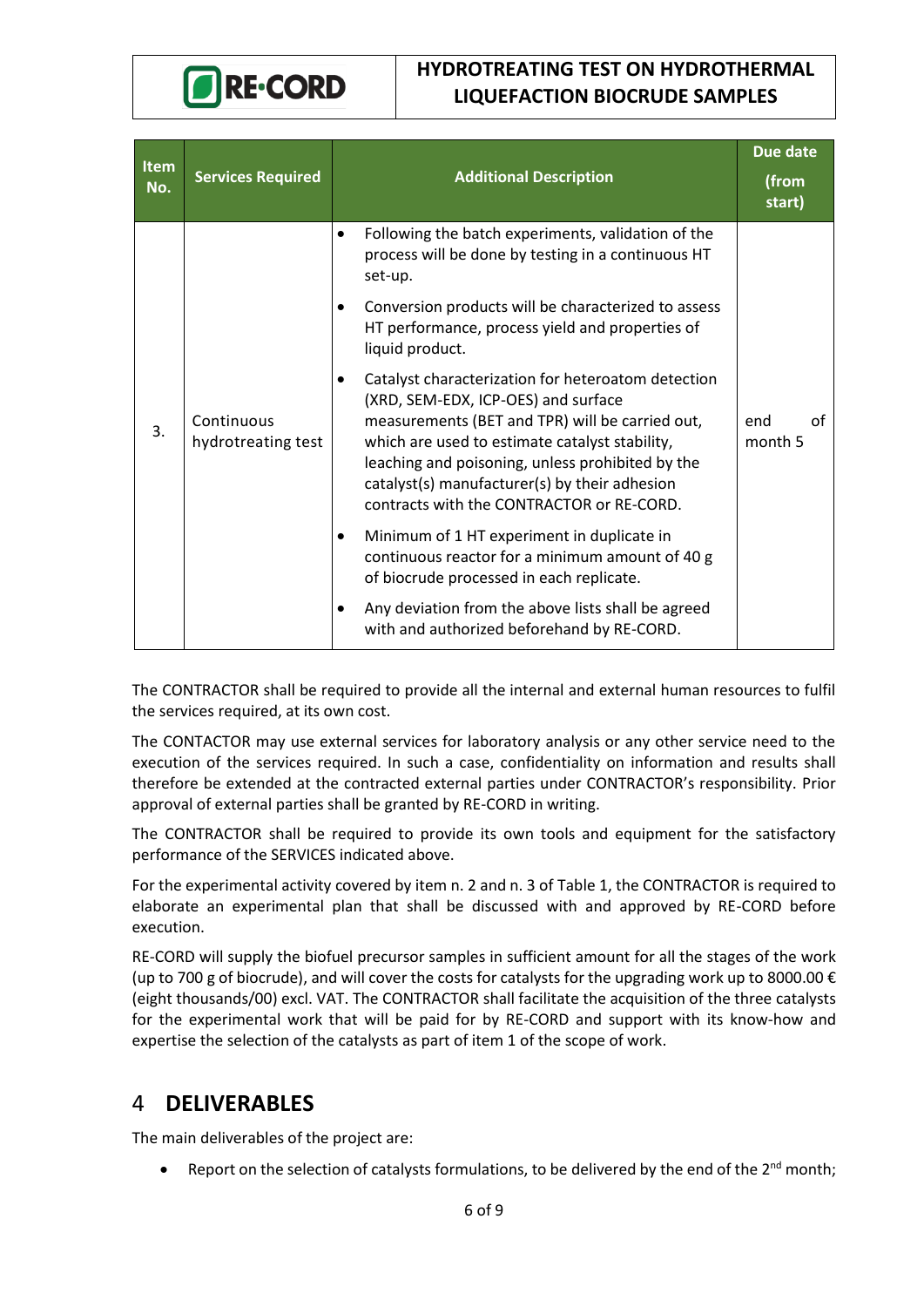

- Results from batch HT test, to be delivered by the end of the 4<sup>th</sup> month, including characterization of HT products;
- Results from continuous HT test, including characterization of HT liquid product and spent catalyst, to be delivered by the end of the contract (end of the  $5<sup>th</sup>$  month);
- Minutes of each meeting held in person or remotely with RE-CORD, to be delivered within 3 days from the conclusion of each meeting.

### <span id="page-6-0"></span>5 **TIMELINE**

The contract has a duration of up to five (5) months, commencing at signature of the contract and ending on the 30<sup>th</sup> of March 2022 the latest.

The CONTRACTOR will be required to discuss the project progresses by mail and/or joint video or telephone conference with the project team at RE-CORD. Note that primary deliverable and all communication with RE-CORD is to be in English. The CONTRACTOR will be required to have regular calls (every other week) with RE-CORD to exchange views, discuss draft products and update on the advancement of the work. Drafting of minutes of meetings will be under the responsibility of the CONTRACTOR.

### <span id="page-6-1"></span>6 **RESPONSES TO THE RFP**

CONTRACTOR must provide an all-in, fixed cost proposal in the prescribed format below in respect of the services to be provided for, from the commencement of the contract. Respondents are requested to submit the following as part of their proposals:

- High-level technical proposal (not to exceed four (4) pages) detailing the scope of work and deliverables including a work plan. Applicants are encouraged to describe any innovations/ added value propositions that they feel would enhance the scope of work requirements. All the materials received will be treated as confidential and won't be disclosed.
- Cost proposal/budget, divided in: 1) batch hydrotreating experiments, 2) continuous hydrotreating experiments, 3) miscellaneous. For each member of the consultant's team, the total expected person months allocated to the proposal shall be duly indicated.
- Description of how the consultant would avoid any potential conflict of interest in undertaking the described scope of work.
- Description of the hardware, software and facilities that will be used in the implementation of the proposed workplan.
- 1-page summary of qualifications of consultant or consulting team and management, and separately appended resumes/CVs (not to exceed two pages each).
- The service proposal shall include a confirmation that the CONTRACTOR is in the position to meet all of the RE-CORD's requirements as set out in this scope of work, together with details of all equipment being provided for the performance of the services.

Respondents should feel free to submit clarifying questions to [andreamaria.rizzo@re-cord.](mailto:info@re-cord.org?subject=[RFP%2001-2020])org on any of the above, mentioning in the subject the text "[RFP 01-21]".

All application materials submitted to RE-CORD will be kept confidential, and must be submitted via email to info@re-cord.org by Friday, 22 October 2021 17:00 CEST. RE-CORD will set up interviews of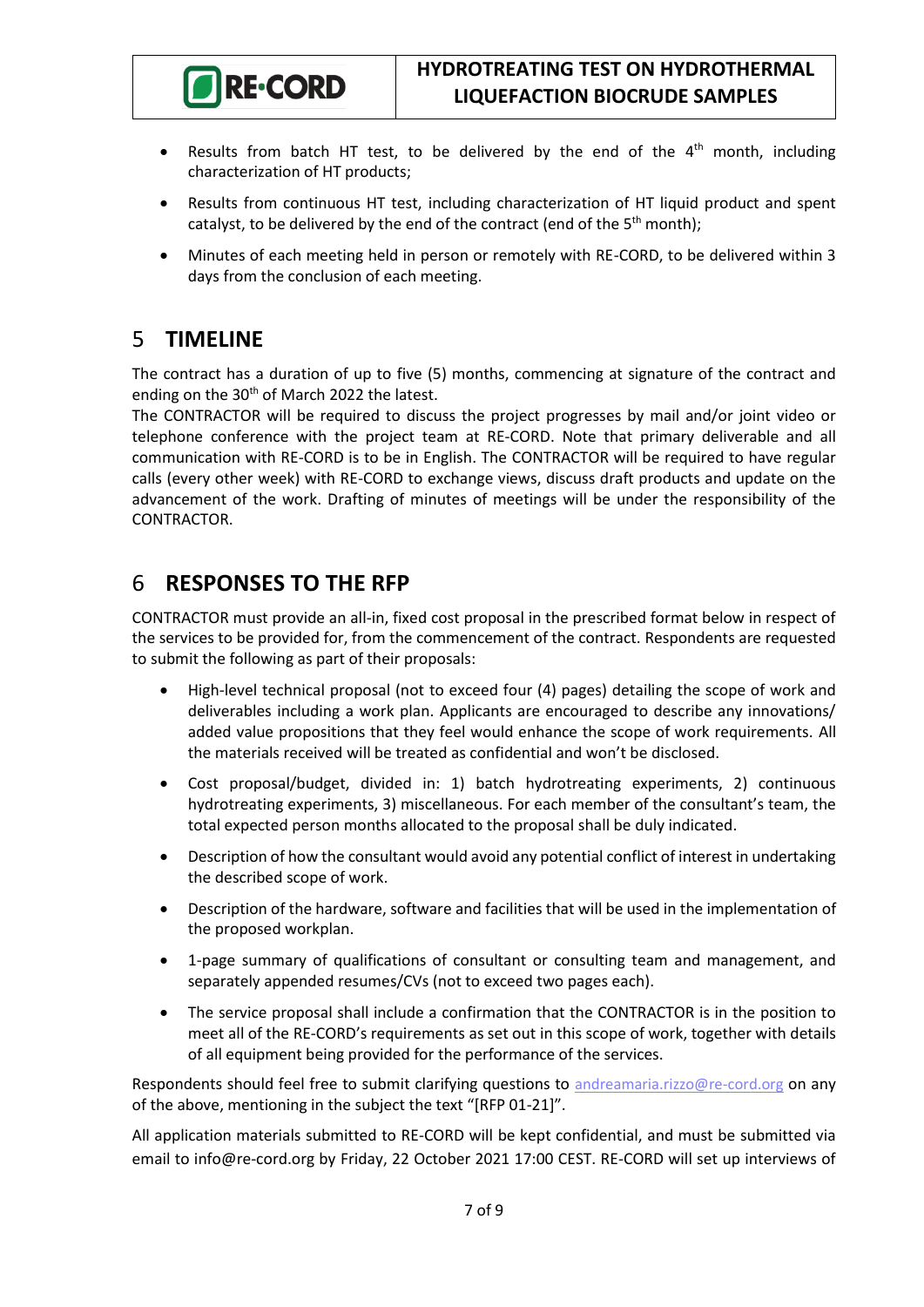

short-listed candidates and/or request clarifying information by 27 October with the aim to finalize selection by end of October.

# <span id="page-7-0"></span>7 **AWARD**

An Evaluation Committee composed by Prof. David Chiaramonti (Polytechnic of Turin/RE-CORD), Prof. Samir Bensaid (Polytechnic of Turin), and Dr. Andrea Maria Rizzo (RE-CORD) will evaluate and rank the submitted proposals. The successful and unsuccessful tenderers will then be informed on the award decision on writing, simultaneously and individually.

Once the bidding process will be concluded, and tenderers will have received formal communication of the outcome, RE-CORD will provide the awardee with a draft contract that will have to be finalized within 15 days from the reception of the formal communication.

All documents submitted as part of this contract are confidential. The results from the CONTRACTOR's work could be published in open access papers or presented at conference events after approval from the Heat-to-Fuel project partners and discussion with the CONTRACTOR.

# <span id="page-7-1"></span>8 **SELECTION AND EXCLUSION CRITERIA**

The main criteria set out for the selection or exclusion of the tenderer are:

- Operational capacity to carry out the work, including declaration of operability of the specific installations and facilities at the time of submission of the proposal;
- Explicit commitment to complete the assignment on time and on budget;
- Demonstrable previous experience on comparable assignments;
- Relevant patents or publications;
- Capacity of the CONTRACTOR to organize the services required in full autonomy, with its own internal resources or contracting consultants and third-party companies for specific services required at its own cost.

### <span id="page-7-2"></span>9 **LEGAL NATURE OF RFP**

This RFP is an invitation for proposals and RE-CORD is under no legal obligation to accept any proposal nor proceed with the RFP. RE-CORD reserves the right to amend the requirements at any time.

# <span id="page-7-3"></span>10 **OWNERSHIP OF RESULTS AND PUBLICATION POLICY**

With the exclusion of the catalysts formulations and related IPR, ownership of the results obtained as part of the work carried out by the CONTRACTOR is of RE-CORD.

With the exclusion of the development of catalysts formulations, any patent application stemming from the work carried out by the CONTRACTOR will need to be authorized by RE-CORD, that under all circumstances will be the ultimate owner of the patent.

RE-CORD encourages the submission of joint scientific papers or conference posters/presentations stemming from the work covered by the present RFP; any initiative in this respect taken by the CONTRACTOR shall be authorized in writing by RE-CORD beforehand.